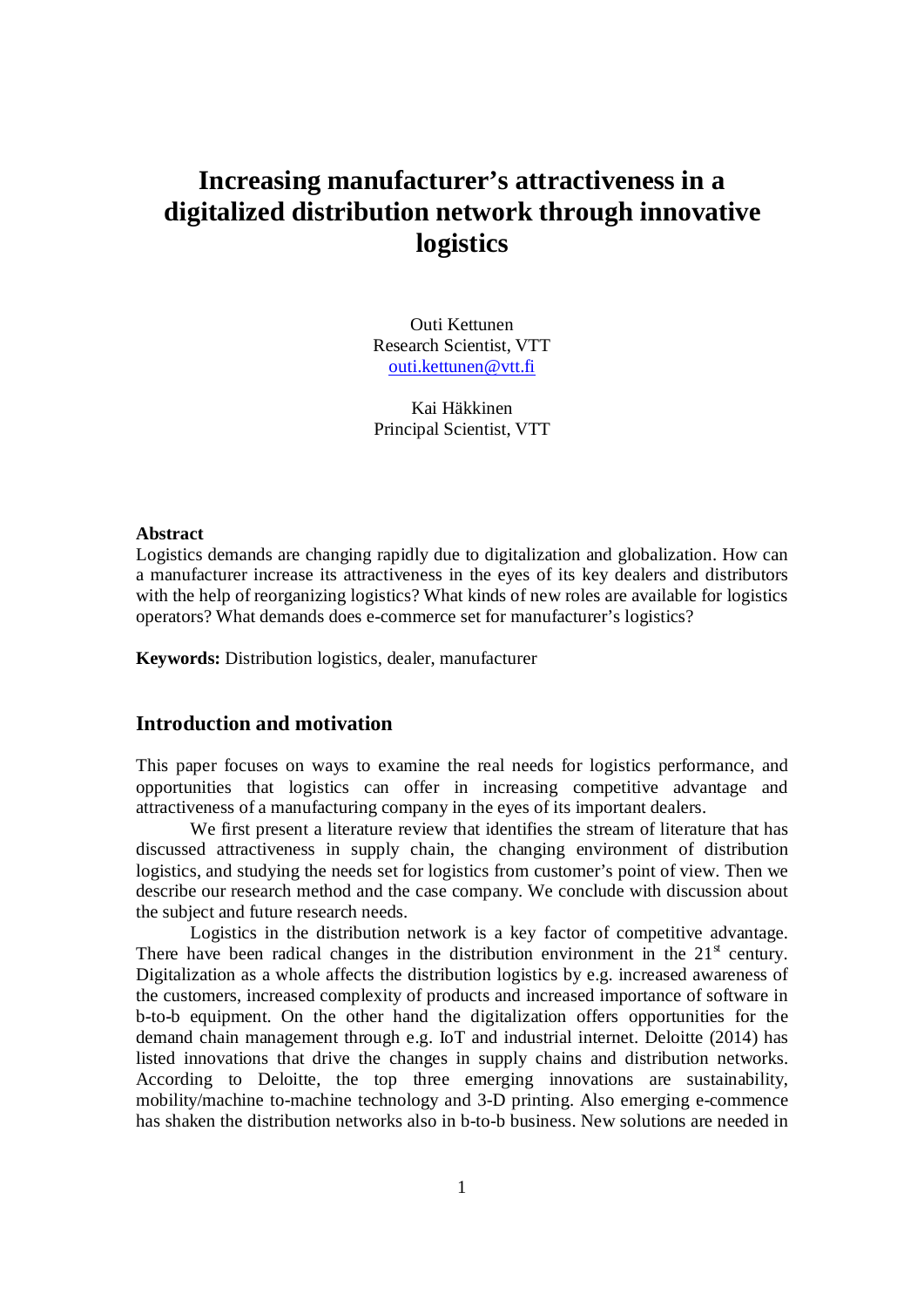order to reorganize distribution logistics in an efficient way in the changed environment and in order to take advantages of available opportunities related especially to digitalization. In an optimal situation the reorganization can be done proactively.

This paper focuses on creating a framework for interviews in order to find out the real needs of end customers concerning logistics of a manufacturing company. Between the manufacturer and the customer there is a dealer, and the dealer itself has its own objectives. The paper describes, based on a literature review, a method to discover and reveal customer's current and future desires. In this way a manufacturer is able to create responsive and efficient logistics that in turn increases attractiveness of the manufacturer in the eyes of its dealers.

The research is based on a single case study, and has as a case a large manufacturing company. The company manufactures high quality equipment to be used e.g. in shipbuilding and manufacturing industry. Its customers are mainly b-to-b customers, but for smaller equipment there are also private end consumers. The company has a need to reorganize its distribution logistics so that it would answer the customers' real needs and at the same time offer attractive logistics solutions to its dealers, with reasonable costs and high quality.

In this research we have, firstly, created *a framework to support decision making* of the whole process of reorganizing the logistics. This includes three parts: 1) interviews to find out the customer and dealer needs, 2) light simulation of different options of future logistics organization, and 3) selection criteria for reselecting a logistics partner. Secondly we develop *an interview framework for finding out the customer needs* in order to address the first part of our decision support process. In this paper we briefly describe the whole framework, but concentrate on the interview framework. The data collection and the analysis will be done in the spring 2015. The analysis will be presented in the conference to the extent that they are finalized at that time.

The framework in this study is manufacturing industry.

# **Literature review on attractiveness created by logistics and on reorganizing distribution logistics**

Mortensen et al. (2003) stated that companies have recognized that their supply chain capabilities give them a competitive edge for delivering what customers want. However, often customers are not a homogeneous group requiring the same physical products and services. From a manufacturer's perspective, this demands that the issue of customer and supplier attractiveness should be considered. Mortensen et al. set a question: How can a company work with a differentiated approach to be more attractive to selected customers or to suppliers? They answered the question by developing a maturity model, which helps companies manage their resources more efficiently. It provides a structured framework showing where to start, and a foundation for an assessment of companies' current customer and supplier attractiveness from logistics point of view. In our research we take a little different approach by concentrating on the demand side, and especially on the dealer's view. We have constructed our interview framework to support also obtaining the customer view through the dealer interviews.

Chase et al. (2007) state that demand chain management is a dynamic network that enhances profit-making relationships with customers. This emphasises the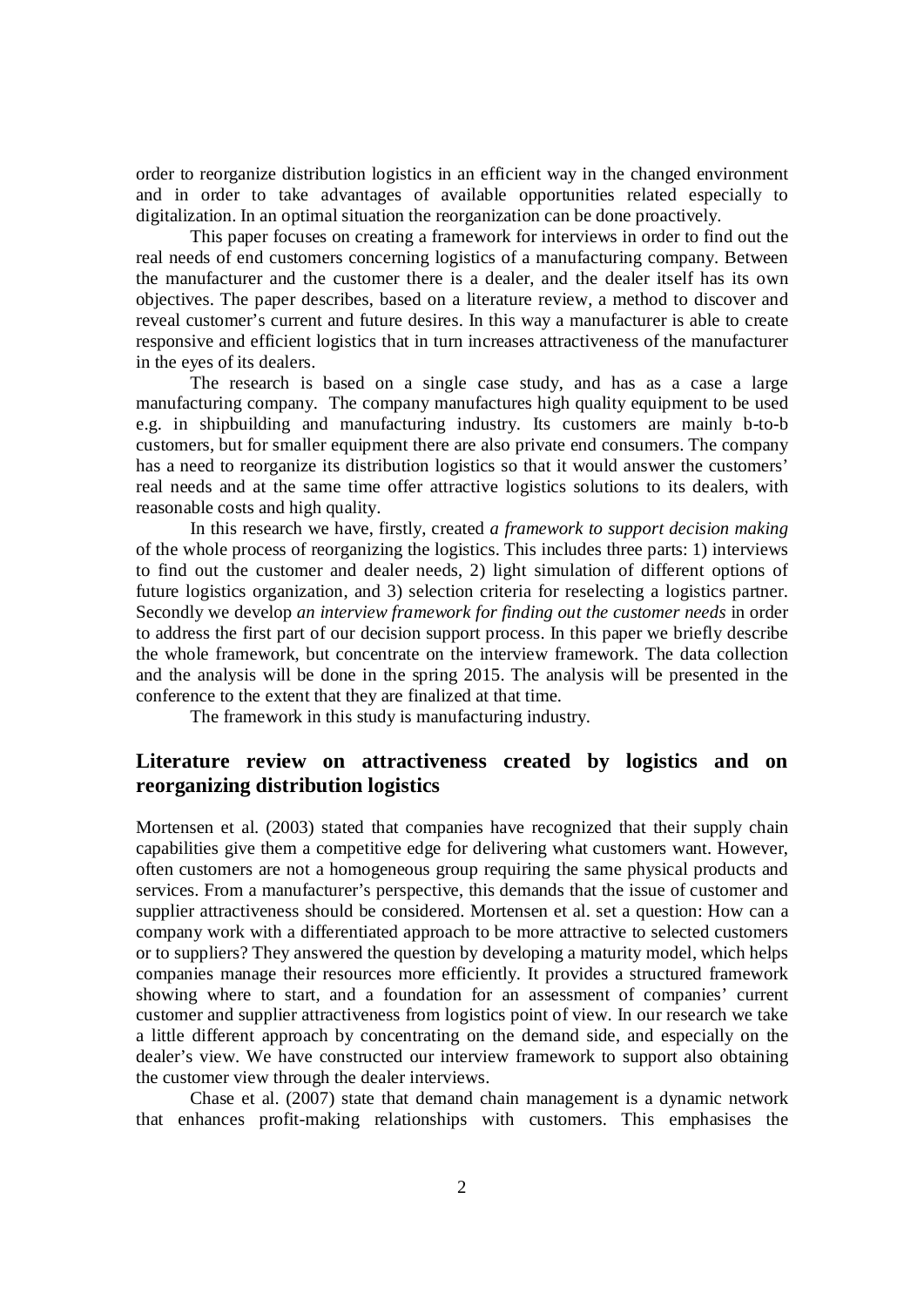importance of taking the views of all demand chain actors into close consideration when developing profitable distribution logistics. In our research we not only take the views of key actors in the demand chain into account, but also the views of all key functions inside our case company. This will ensure the relevance of the framework developed in this study.

Jelassi et al. stated already in 2003 that the Internet offers manufacturers a new way to market their products and interact with end-consumers. Manufacturers can through the Internet, dis-intermediate traditional players in the distribution chain and in addition to selling products, provide services to online customers. Now in 2015 the opportunities are about to be mainstream in certain industry sectors, and thus call for new logistics solutions. Chen et al. (2014) point out that for channel managers, choosing the optimal distribution mix in multiple distribution systems is extremely puzzling since each distribution channel possesses particular strengths and weaknesses. Our study aims to touch these issues related to e-commerce.

Based on these aspects, we bring our contribution to answer the question how a company can address the above mentioned issues, so that it can proactively increase its attractiveness in the eyes of its dealers through innovative logistics solutions.

# **Method and the research approach**

The research is conducted as an in-depth case study (Yin 2003). Unit of analysis is a manufacturer – dealer dyad in manufacturing industry. Our main intention is to build a framework for investigating the needs of dealers and their customers. The research questions are:

- 1.What are the essential steps to reorganize logistics to fulfil dealer and end customer needs?
- 2.With what kind of interview framework can the customer needs be discovered?

As a research approach we have selected an approach created by Hyötyläinen et al. (2014). In this approach the work starts with case work. The case work is based on the identified real needs of the company. At this phase there is no certainty about scientific results. After identifying the needs, the work continues with building a method to approach the problems of the case company. After that, partly as an iterative process, the researchers match the problem with identified theories and gaps in the theory. The practical work, performed by researchers in close collaboration with the case company, is ongoing at the same time. The results of the work and the existing theory are combined, and solution to the initial problem is constructed. The scientific level of the outcome can be classified in four levels: case specific, best practices, middle range theory and grand theory. This is described in the figure below.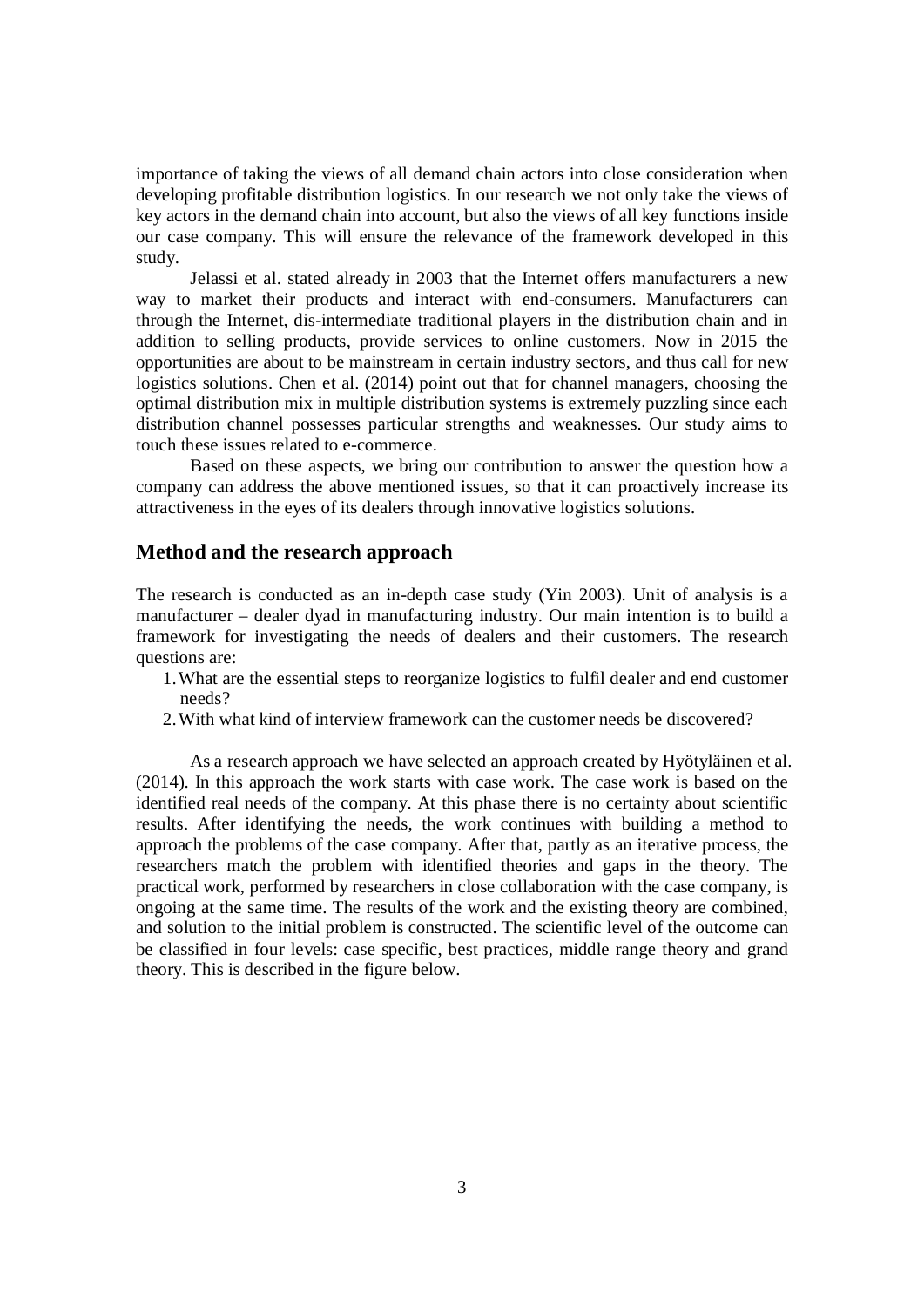

*Figure 1. Information classifications in the context of research and development, Hyötyläinen et al. (2014).*

In the focal case company the problem has been defined in collaboration with the researchers. The three-step process described in this paper was defined in several joint workshops. The first of these steps includes creating an interview framework to discover the real customer needs and thoughts of dealers in a specific geographic area. The framework was created in close collaboration with researchers and relevant people from the case company. The people included management of logistics, production, marketing and sales. Having people from several functions of the company to take part in building the research framework was one of the key success elements. Integrating the marketing function into the supply chain leads to greater customer insight and improved value offering for the company (Hoover et al. 2001). The interview framework is the core of this paper, and we will describe it in the following chapters.

#### **Case company and the research environment**

The case company is a large Finnish metal industry company. It manufacturers high quality equipment for shipbuilding industry, manufacturing industry and construction business. Its products are high-tech equipment mainly for b-to-b markets, but for smaller equipment there are also private end customers. The company operates globally with manufacturing, subcontracting and sales offices in several continents, and with global markets.

The geographical environment in this study has been defined to be European markets, and at the first phase Germany. In Germany the company has a subsidiary and 78 dealers.

### **The research instruments**

To address the issue of new requirements for logistics in a digitalized world we have formulated a three-step process. The first step is to discover *real* dealer and end customer needs concerning logistics. At the second step a light simulation model is created in order to be able to simulate the logistics solutions based on the dealer interviews. At the last step, after the requirements and potential solutions for organizing the logistics are identified, we will create criteria for reselection of a logistics operator. The three step process is described in the figure below.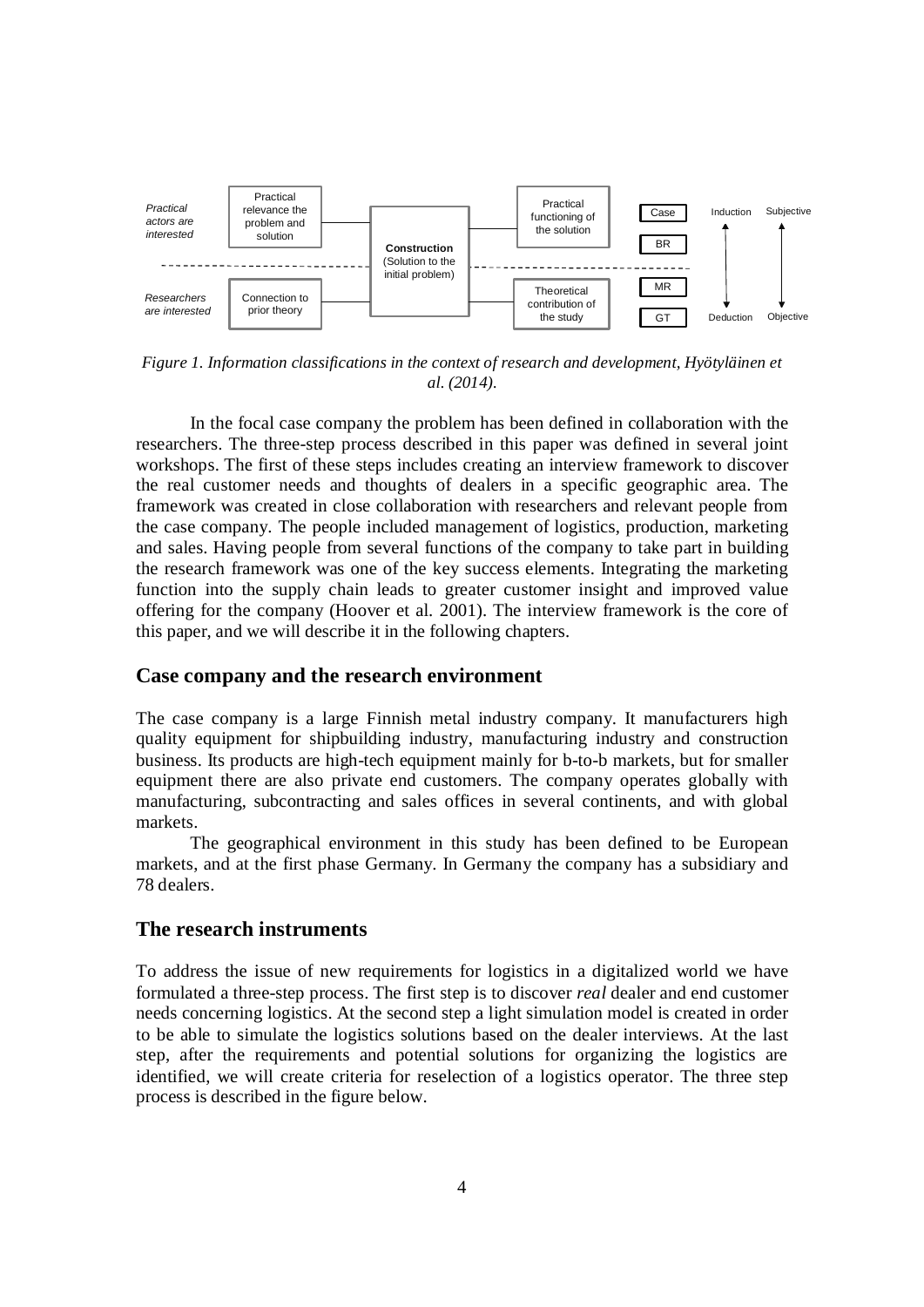

*Figure 2 – The three-phase logistics reorganization process in order to improve manufacturer attractiveness.*

This paper concentrates on the first step "Customer and dealer needs". For this purpose, it is essential to interview local dealers in the selected geographic area. It is also essential to be able to formulate the interview questions so that the answers cover both the dealer views of what kind of logistics would make the manufacturer more attractive, as well as the customers' current and future needs. The content of our interview framework is described in the following figure.



*Figure 3 – The interview framework.*

We have defined necessary areas and approaches to be addressed. The areas include, first of all, the basic information of the dealer and the markets, and future trends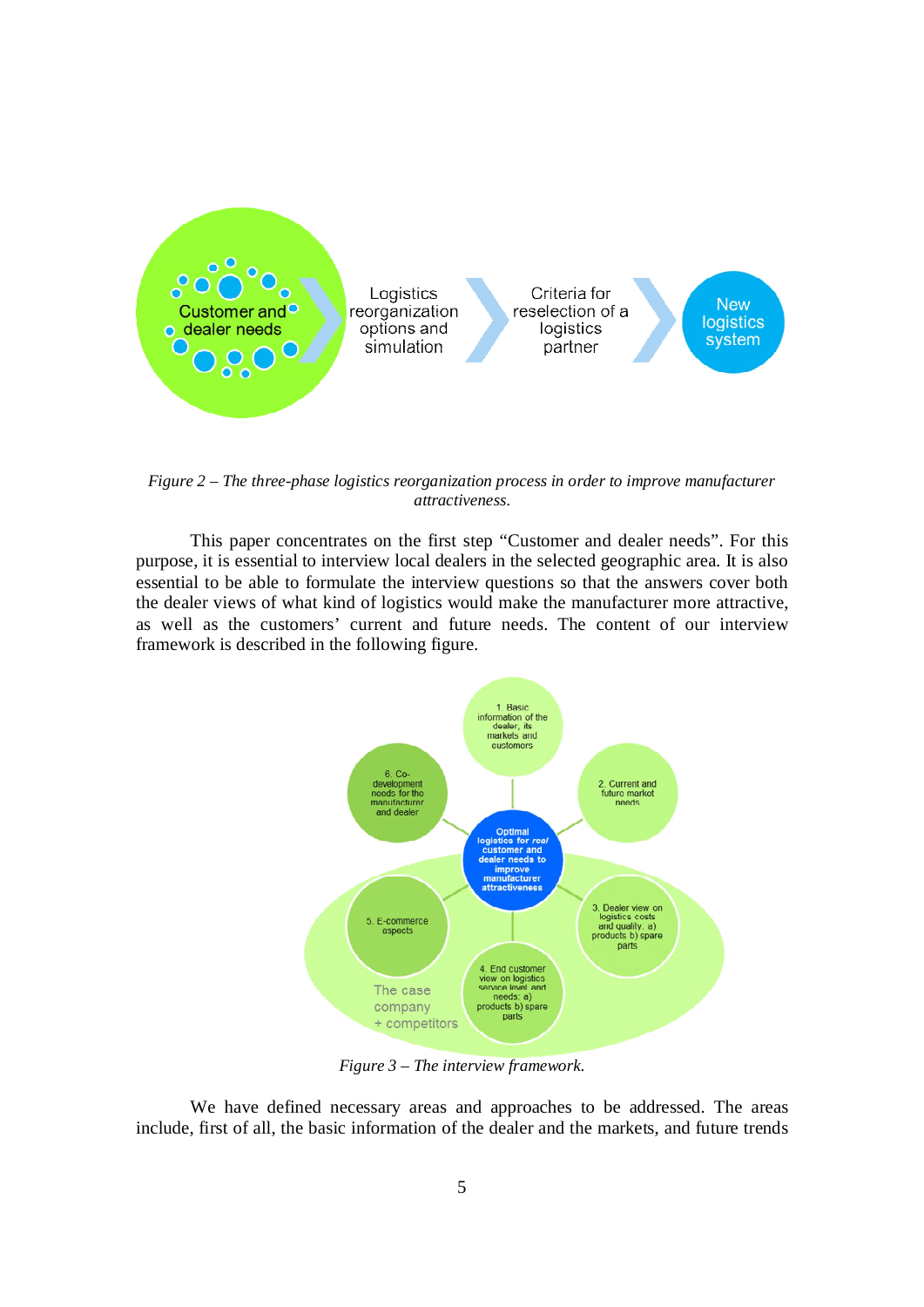of the markets. The future trends are discovered bearing especially in mind their implications for logistics. The following issues touch the core of creating attractiveness by logistics. They are perceptions of logistics quality, cost and needs. These are handled from different viewpoints:

- 1a) dealer view 1b) customer view. It is important to aim at differentiating the dealer's and customer's views since they both have their own needs and objectives.
- 2a) product based view 2b) spare part based view. For an equipment manufacturer it is essential to handle separately the product and the spare part logistics when discovering the dealer and customer perceptions. This division continues throughout the interview framework.
- 3a) the case company performance 3b) competitor performance. By taking a look at both case company issues and the competitor performance, we aim at finding good benchmarks if there are any.

In addition to this, needs for co-development are discovered. Developing the logistics together with the dealer is fruitful and creates a win-win situation. New relevant trends like e-commerce are also touched. E-commerce sets completely new requirements for the whole logistics system, and yet this area lacks both academic research and practical large scale solutions (Bask et al. 2012). E-commerce, also in b-to-b markets, will require profoundly new kind of thinking and processes starting from the manufacturer's production ending to the solutions for logistics organization to the final customer's door. This will create new opportunities also for logistics partners. It also sets new criteria for logistics partner selection for the manufacturer, in order to be proactive in the reorganization of logistics.

## **Discussion and conclusions**

Starting point of the research topic has been a problem set by our case company. Distribution logistics, being one of the key competitive advantages for a manufacturer, has a need for proactive actions due to radical changes in the market environment in the  $21<sup>st</sup>$  century caused by e.g. digitalization and sustainability issues. The research follows a methodological approach defined by Hyötyläinen et al. (2014). In the research the case company problem has been complemented with findings of literature review. In literature, important research needs in the issue of increasing manufacturer's attractiveness through logistics as well as finding out the real logistics needs of customers, have been identified to support the case company problem, and our research has been directed to cover a slice of this gap. Thus this study aims to give an answer to this question: how can the customer needs and new needs for logistics be discovered? It also aims to give an answer of what are the necessary steps to reorganize logistics in a changed environment. We have defined necessary areas and approaches essential to be addressed. The areas include, in addition to the basic information of the dealer and the markets and its future trends, several different views: 1a) view of the dealer 1b) customer view 2a) product based view 2b) spare part based view 3a) the case company performance 3b) competitor performance. In addition to this, needs for co-development are discovered as well as new relevant trends like e-commerce are touched.

The development work of the three step process and the interview framework has been done in close cooperation with the case company as well as reflected against current